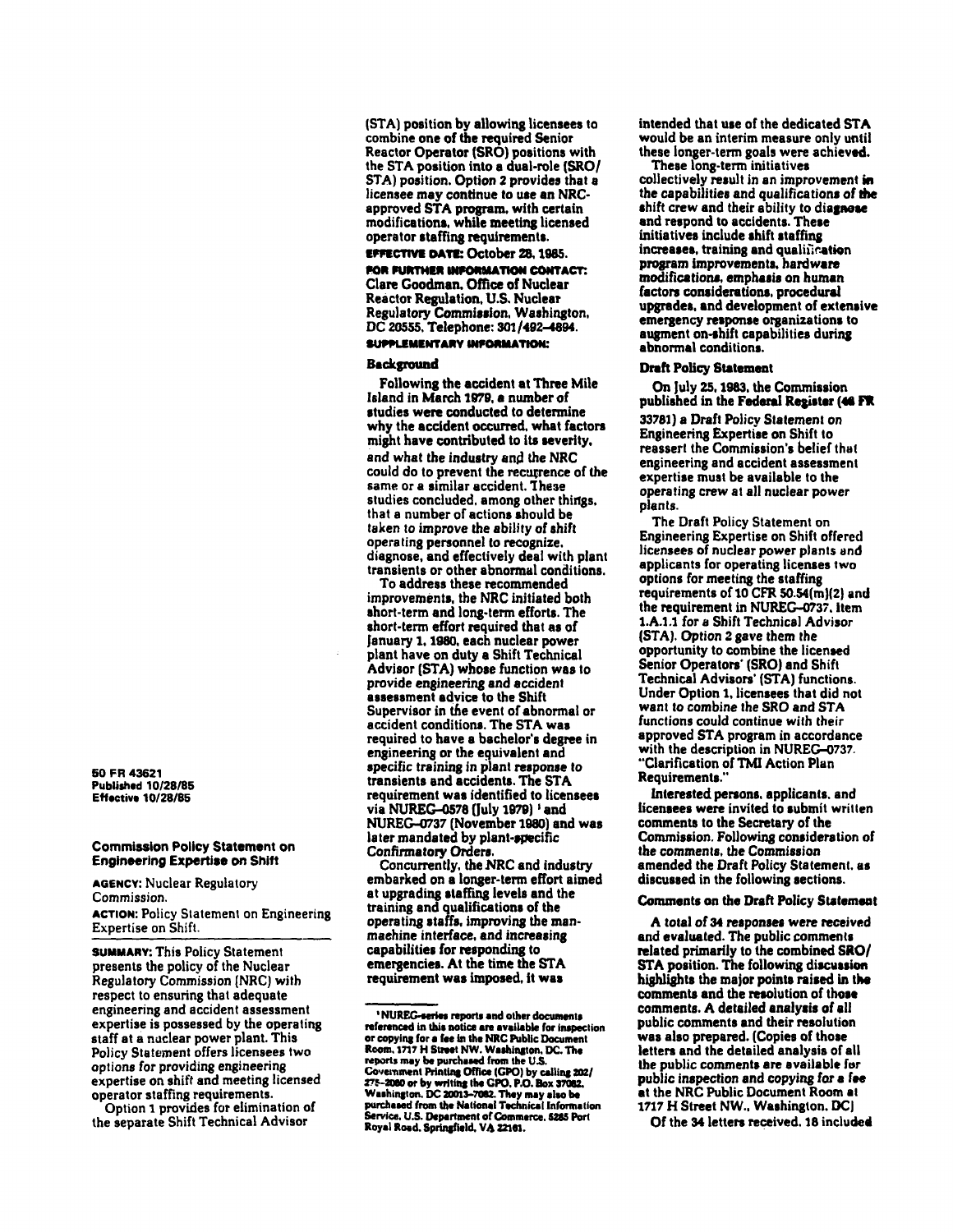support for the flexibility provided by the Policy Statement. The major points made in the public comments were as follows:

1. Support for the Policy Statement:

2. Opposition to combining the functions of the SRO and the STA;

3. Opposition to a bachelor's degree requirement for the SRO/STA position:

4. Recommendation that equivalency to a bachelor's degree be further defined:

5. Concern that a bachelor's degree requirement for the SRO/STA position would result in a higher turnover rate and potentially blocked career paths for operators; and

6 Reference to a proposed bachelor's degree requirement for the Shift Supervisor. believed to be currently under NRC consideration.

A general description of the majo! public comments and responses to these are as follows:

# 1 Support for the Policy Statement-

Eighteen cornmcnters favored the optiun offered in the Draft Policy Statement of combining the SRO and STA functions into one dual-role position. They endorsed the flexibility provided by the Policy Statement. They supported the view that it is beneficial to comhine engineering expertise with operating experience.

## *2 Opposition to the Dual·Role SRO/ ST.4 Posilion-*

Four individual commenters stated that there is a possibility that the person in the dual-role position would function HS an additional operator in the event of an abnormal occurrence instead of being uvailable to previde the engineering and accident assessment expertise necessary in these circumstances. In response. the Commission noles it is the intent of the Policy Statement that the person in the dual-role position have specific training in accident assessment and provide that expertise during an abnormal occurrence. The staffing levels required by 10 CFR 5O.54(m)(2). which became effective January 1. 1984. increased the number of operators and Senior Operators on shift after the initial STA position was required. This increase in sbift personnel would allow the SRO/STA to provide both accident assessment expertiae and to analyze and respond to off-normal occurrences when needed. Experience has shown that an STA. who is also an SRO, is better accepted by the shift crew. Therefore, the assessment and direction by an SRO/STA in an off-normal event might be better accepted by the crew than assessment and advice by a separate STA.

## *3. Opposition to a Bachelor's Degree for*  the SRO/STA Position-

Several commenters felt that the person who filled tbe SRO/STA position should not be required to have a bachelor's degree. The Commission notes that since NUREG-0737. Item I.A.1.1. specified that the STA should have a bachelor's degree or the equivalent in a scientific or engineering discipline. the degree requirement is not new. This continues to be the educational requirement for a dedicated STA. However, the educational rr.quirements for the dual-role *(SROI*  STA) position have been changed to allow the individual to meet one of four educational alternatives.

#### *4 RccClmme"dation that Equit'olt!Jlc} /0 a Bachelor's Degree Be Further Defined-*

Many commenters stated that the equivalency options were too restrictive or required clarification. In response, the Commission notes that a bachelor's degree in engineering is no' longer a basic requirement but is one of four educational alternatives. The term 'equivalent" has been deleted.'

Changes related to educational alternatives are summarized below:

• Most states require a bachelor's degree in engineering and several years of engineering experience for an individual to sit for the Professional Engineer (PE) examination. A few states still allow an individual without formal education but many years of practical engineering experience and training to sit for the examination. However, this option is becoming available less often Hence. this alternative allow. individuals who do not have a degree but have successfully completed the PE examination to meet one of the educational alternatives of Option 1.

• Other bachelor's degrees determined to be acceptable alternatives are a bachelor's degree in engineering technology from an accredited institution or a bachelor's degree in a physical science from an accredited institution. These degree programa are acceptable provided that they include course work in the physical. mathematical. or engineering sciences. These requirements are intended to ensure that the individual has substantial knowledge and understanding of the physical and mathematical sciences and the principles of engineering.

The Commission has deleted the educational alternatives that allow for successful completion of the technical portion of an engineering degree program and the successful completion of the Engineer-in-Trainins (EIT) examination. The Commission's

objective is to enhance engineering expertise on shift through more stringent educational requirements for the individual filling the dual-role position.

*5 Concern that* a *Bochelor's Degree Requirement Would Result in Q Higher Turnover Rate and* Q *Potentially Blocked Career Path tor Shift Employees-*

Several commenters expressed concern that degreed individuals would leave for other positions in the plant. contributing to a high turnover rate on shift. Another concem of commenters was that career paths to the senior operating positions would be blocked for those individuals without degrees. In response. the Commission notes that individuals may move to other positions within the utility. However. this can be viewed as desirable since it would increase the number of employees with valuable operating experience in othel positions at the utility.

The only positions which may not be available for individuals without a degree would be the STA or the SRO/ STA position. The career path to other senior operating positions remains available.

## 6. Reference to a Proposed Bachelor's *Degree Requirement for the Shifl Supervisor-*

A few commenters on the Federal Register notice took the opportunity to comment on whether a bachelor's degree should be required for specific positions in the operating staff of nuclear power plants. and in particular. for the Shift Supervisor's position.

The Final Policy Statement on Engineering Expertise on Shift does nol address the issue of requiring a degree for the Shift Supervisor. Early in 1984. the staff considered a "Proposed Rulemakina Conceming Requirements for Senior Managera" in SECY-a4-106. This proposed rulemaking would have required that an additional degreed. SRO-licensed individual be assigned to each shift of a nuclear power plant-who would be responsible for managerial direction of aU plant functions including chemistry, health physics, maintenance, operations, security, and technical services. Following several meetings with the staff and industry repreaentatlves, the Commission concluded that this proposed rulemaking was not warranted; therefore, it was not approved. One of the primary bases for the proposed senior manager rule was the need to provide engineering expertise to the shift crew, which is also the primary objective of this Policy Statement.